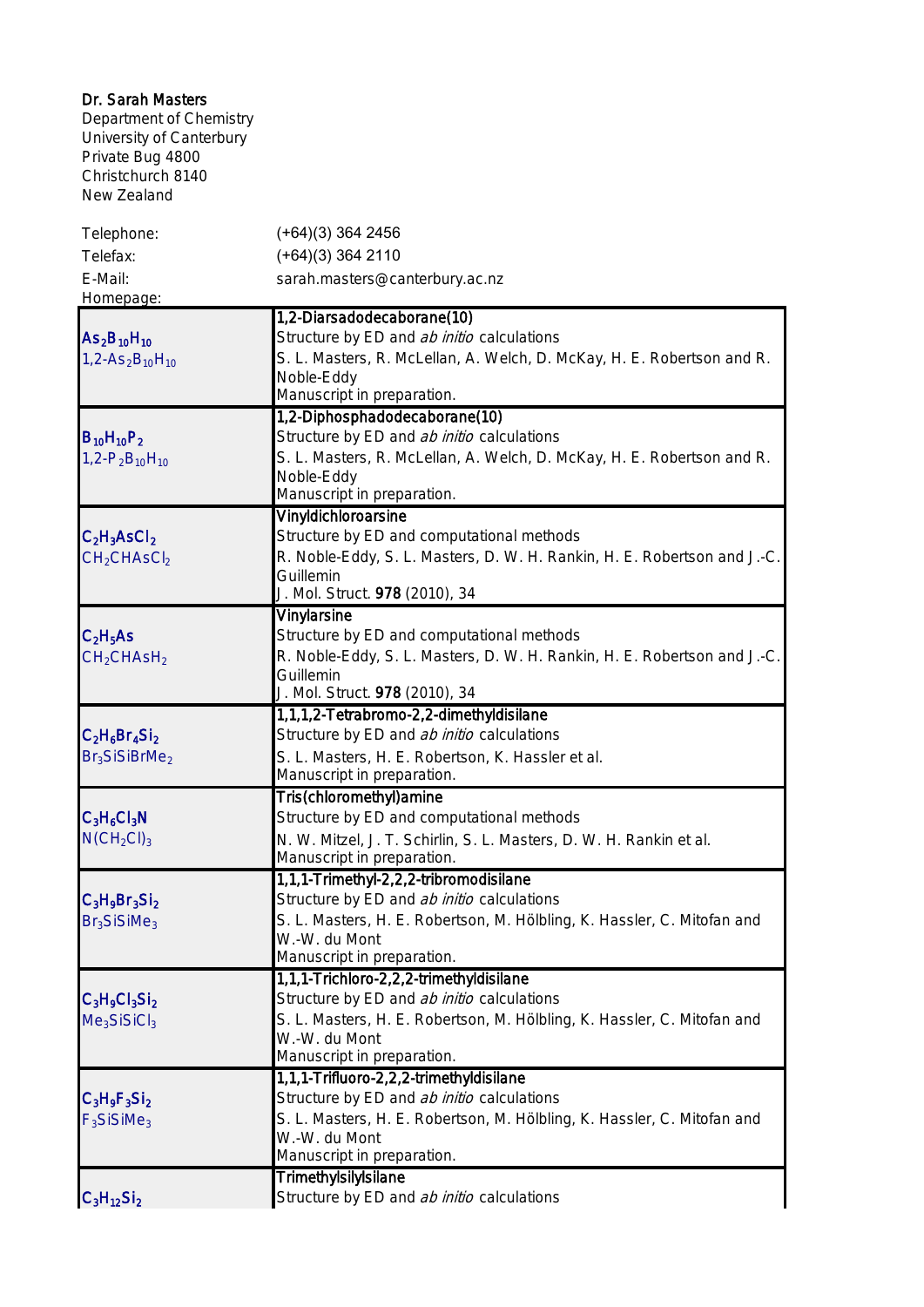| $H_3$ SiSiMe <sub>3</sub>                                                                             | S. L. Masters, H. E. Robertson, M. Hölbling, K. Hassler, C. Mitofan and<br>W.-W. du Mont<br>Manuscript in preparation. |
|-------------------------------------------------------------------------------------------------------|------------------------------------------------------------------------------------------------------------------------|
|                                                                                                       | tert-Butylphosphaethyne                                                                                                |
| $C_5H_9P$                                                                                             | Structure by ED and ab initio calculations                                                                             |
| <b>ButCP</b>                                                                                          | D. A. Wann, S. L. Masters, H. E. Robertson, M. Green, R. J. Kilby, C. A.                                               |
|                                                                                                       | Russell, C. Jones and D. W. H. Rankin                                                                                  |
|                                                                                                       | Manuscript submitted.                                                                                                  |
|                                                                                                       | 1-Bromo-4-fluorobenzene                                                                                                |
|                                                                                                       | Structure by ED, liquid crystal NMR spectroscopy and ab initio                                                         |
| $C_6H_4BrF$                                                                                           | calculations                                                                                                           |
| $C_6H_4BrF$                                                                                           | S. L. Masters, I. D. Mackie, D. A. Wann, H. E. Robertson, D. W. H.                                                     |
|                                                                                                       | Rankin and S. Parsons                                                                                                  |
|                                                                                                       | Struct. Chem., in press.<br>1-Chloro-4-fluorobenzene                                                                   |
|                                                                                                       |                                                                                                                        |
| $C_6H_4CIF$                                                                                           | Structure by ED, liquid crystal NMR spectroscopy, ab initio calculations<br>and X-ray diffraction                      |
| $C_6H_4CIF$                                                                                           | S. L. Masters, I. D. Mackie, D. A. Wann, H. E. Robertson, D. W. H.                                                     |
|                                                                                                       | Rankin and S. Parsons                                                                                                  |
|                                                                                                       | Struct. Chem., in press.                                                                                               |
|                                                                                                       | 2,2-Dimethyl-1,3-dioxane-4,6-dione (Meldrum's acid)                                                                    |
| $C_6H_8O_4$                                                                                           | Structure by ED and ab initio calculations                                                                             |
|                                                                                                       | R. Noble-Eddy and S. L. Masters                                                                                        |
|                                                                                                       | Manuscript in preparation.                                                                                             |
|                                                                                                       | 1,2-Trifluoromethyl-1,1,2,2-tetramethyldisilane                                                                        |
|                                                                                                       | Structure by ED, X-ray diffraction and ab initio calculations, interpretation                                          |
| $C_6H_{12}F_6Si_2$<br>$CF3Me2SiSiMe2CF3$<br>$C_7F_{14}$                                               | of Raman spectra                                                                                                       |
|                                                                                                       | S. L. Masters, D. A. Wann, H. E. Robertson, F. Lennox, D. W. H. Rankin,                                                |
|                                                                                                       | I. Arnason, K. Hassler et al.                                                                                          |
|                                                                                                       | Manuscript in preparation.                                                                                             |
|                                                                                                       | Perfluoromethylcyclohexane<br>Structure by ED and ab initio calculations                                               |
|                                                                                                       | G. R. Kafka, S. L. Masters, D. A. Wann, H. E. Robertson and D. W. H.                                                   |
| $C_6F_{11}CF_3$                                                                                       | Rankin                                                                                                                 |
|                                                                                                       | J. Phys. Chem. A 114 (2010), 11022                                                                                     |
|                                                                                                       | (tert-Butyl)(iso-propyl)(trichlorosilyl)phosphine                                                                      |
| $C_7H_{16}Cl_3PSi$<br>(tBu)(iPr)PSiCl <sub>3</sub>                                                    | Structure by ED and ab initio calculations                                                                             |
|                                                                                                       | E. Seppälä, W.-W. du Mont, S. L. Masters, D. W. H. Rankin and H. E.                                                    |
|                                                                                                       | Robertson                                                                                                              |
|                                                                                                       | Manuscript in preparation.                                                                                             |
|                                                                                                       | Tetrakis(bromodimethylsilyl)methane                                                                                    |
| $C_9H_{24}Br_4Si_4$                                                                                   | Structure by ED and computational methods                                                                              |
| C(SiMe <sub>2</sub> Br) <sub>4</sub>                                                                  | K. Bätz, G. R. Kafka, D. A. Wann, P. D. Lickiss, S. L. Masters, H. E.                                                  |
|                                                                                                       | Robertson and D. W. H. Rankin                                                                                          |
|                                                                                                       | Manuscript in preparation.                                                                                             |
| $\mathsf{C}_{9}\mathsf{H}_{24}\mathsf{Cl}_{4}\mathsf{Si}_{4}$<br>C(SiMe <sub>2</sub> Cl) <sub>4</sub> | Tetrakis(chlorodimethylsilyl)methane                                                                                   |
|                                                                                                       | Structure by ED and computational methods                                                                              |
|                                                                                                       | K. Bätz, G. R. Kafka, D. A. Wann, P. D. Lickiss, S. L. Masters, H. E.                                                  |
|                                                                                                       | Robertson and D. W. H. Rankin                                                                                          |
|                                                                                                       | Manuscript in preparation.<br>Tetrakis(fluorodimethylsilyl)methane                                                     |
|                                                                                                       |                                                                                                                        |
| $ C_9H_{24}F_4SI_4 $<br>C(SiMe <sub>2</sub> F) <sub>4</sub>                                           | Structure by ED and computational methods<br>K. Bätz, G. R. Kafka, D. A. Wann, P. D. Lickiss, S. L. Masters, H. E.     |
|                                                                                                       | Robertson and D. W. H. Rankin                                                                                          |
|                                                                                                       | Manuscript in preparation.                                                                                             |
|                                                                                                       | Tetrakis(dimethylsilyl)methane                                                                                         |
| $C_9H_{28}Si_4$                                                                                       | Structure by ED and computational methods                                                                              |
|                                                                                                       |                                                                                                                        |